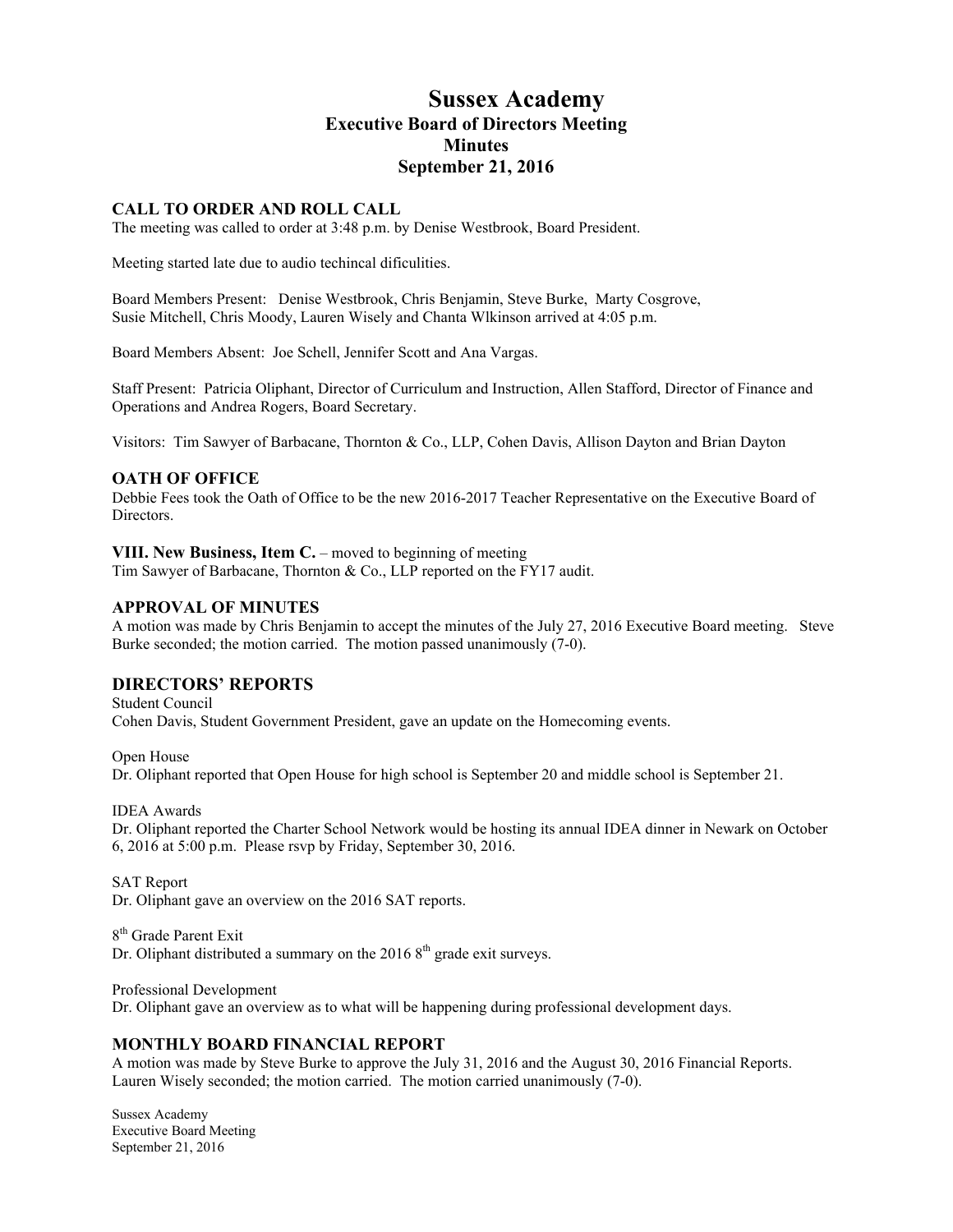#### **SUSSEX ACADEMY FOUNDATION UPDATE**

No report was presented.

**COMMITTEE REPORTS**

#### **Executive**

No report was presented.

## **Finance**

Allen Stafford reported that online training is still not available.

## **Recognition**

Denise Westbrook would like to acknowledge Marco Dobrich and his staff for the outstanding job they have done making the outside of the facility beautiful and clean.

## **Public Relations**

No report was presented.

**Building and Grounds** No report was presented.

## **Program Development**

No report was presented.

**Athletics** Written report was presented.

## **Legislative**

No report was presented.

# **Governance**

No report was presented.

# **OLD BUSINESS**

No old business.

## **NEW BUSINESS**

DANA Certificates DANA certificates were distributed to those who participated in the instruction.

Sussex Academy Framework Denise Westbrook made a motion to adopt the new SA framework that was presented by Dr. Oliphant. Motion passed unanimously (8-0).

FY17 Audit Moved to the beginning of the meeting.

Graduation Graduation Committee will consist of Jennifer Scott, Denise Westbrook and Chris Benjamin.

AD HOC AD HOC Committee will consist of Jennifer Scott, Denise Westbrook and Chanta Wilkinson.

Sussex Academy Executive Board Meeting September 21, 2016